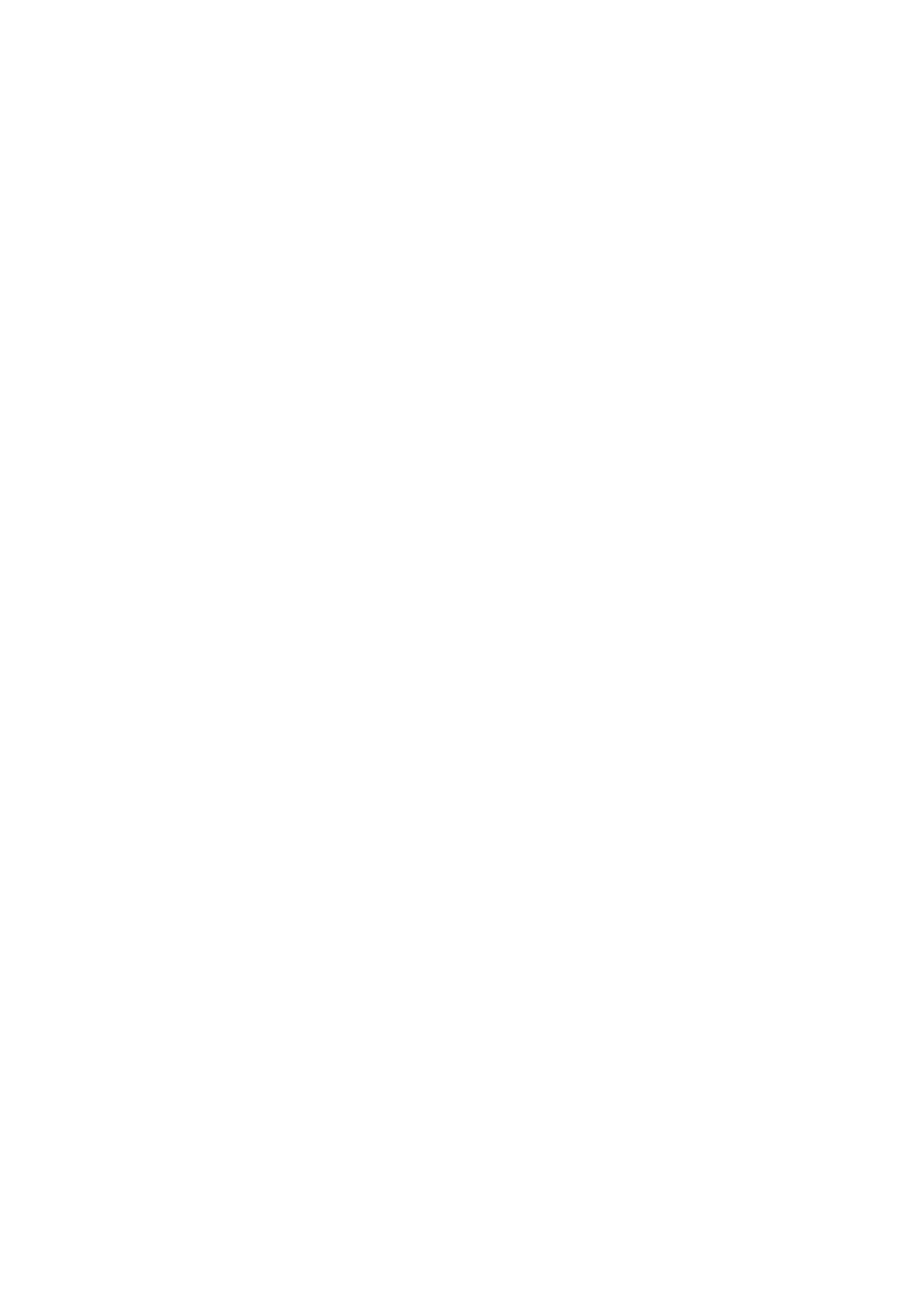# **CHAPTER 15.16**

# **FISCAL INCENTIVES ACT**

# **ARRANGEMENT OF SECTIONS**

#### **Section**

| $\mathbf{1}$ .    |                                                                        |  |
|-------------------|------------------------------------------------------------------------|--|
| 2.                |                                                                        |  |
| 3.                |                                                                        |  |
| 4.                |                                                                        |  |
| 5.                |                                                                        |  |
| 6.                |                                                                        |  |
| 7.                |                                                                        |  |
| 8.                |                                                                        |  |
| 9.                |                                                                        |  |
| 10.               |                                                                        |  |
| 11                | Benefits for enterprise engaged in highly captial intensive industry11 |  |
| 12.               |                                                                        |  |
| 13.               |                                                                        |  |
| 14.               |                                                                        |  |
| 15.               | Losses may be carried forwarded for the purpose of set-off13           |  |
| 16.               |                                                                        |  |
| 17 <sub>1</sub>   | Power of Cabinet in the event of delay in commencement of construction |  |
|                   |                                                                        |  |
| 18.               |                                                                        |  |
| 19.               |                                                                        |  |
| 20.               |                                                                        |  |
| 21                |                                                                        |  |
| 22.               |                                                                        |  |
| 23.               |                                                                        |  |
| 24.               |                                                                        |  |
| 25.               |                                                                        |  |
| 26.               |                                                                        |  |
| <b>SCHEDULE 1</b> |                                                                        |  |
| <b>SCHEDULE 2</b> |                                                                        |  |

| <b>SCHEDULE 3</b> | 21 |  |
|-------------------|----|--|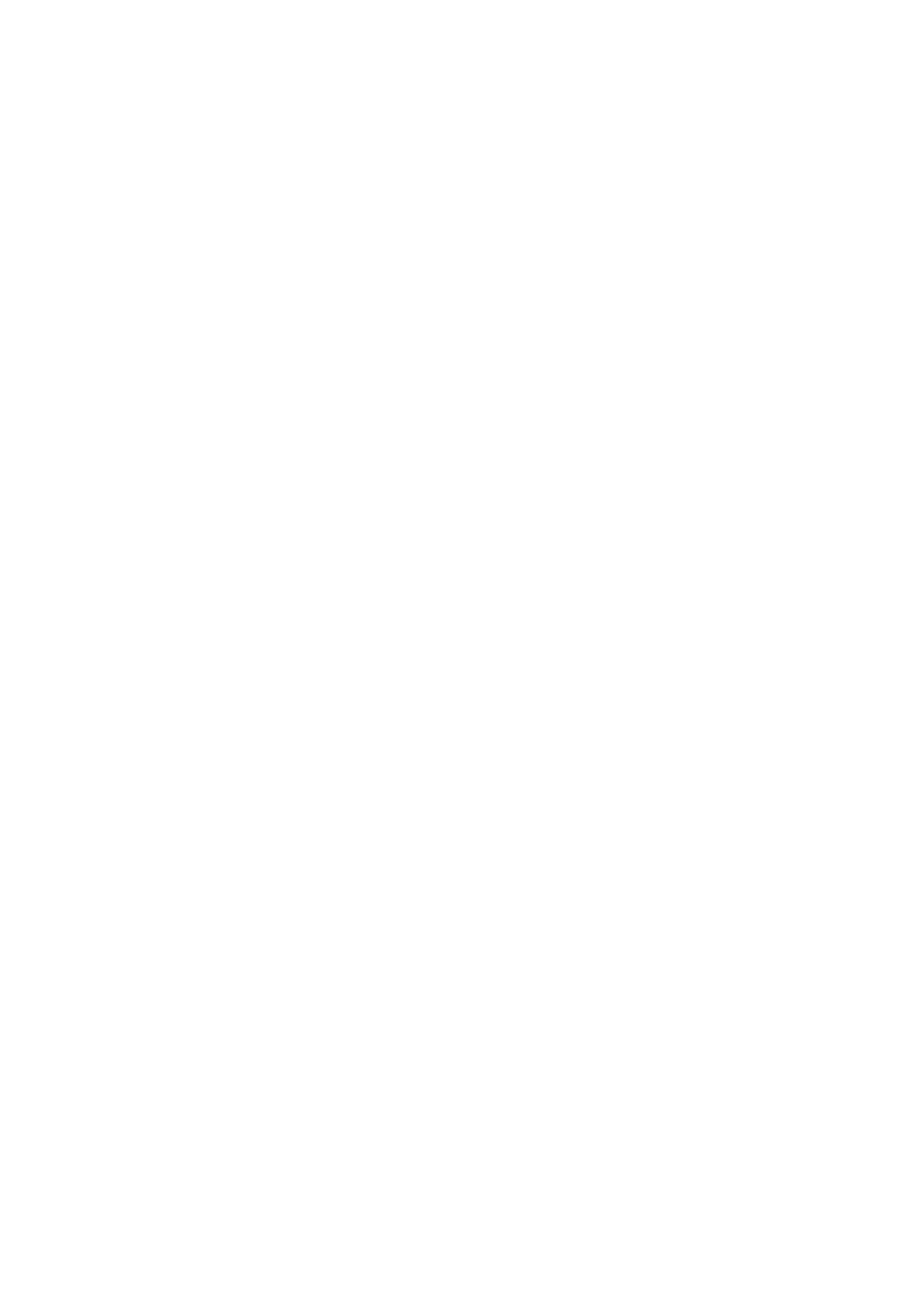# **CHAPTER 15.16**

# **FISCAL INCENTIVES ACT**

#### **(Act 15 of 1974)**

AN ACT to give effect to the agreement on harmonisation of fiscal incentives to industry.

Commencement [23 April 1974]

#### **1. SHORT TITLE**

This Act may be cited as the Fiscal Incentives Act.

#### **2. INTERPRETATION**

In this Act—

- "**approved enterprise**" means an enterprise declared by order of the Cabinet under section 6 for the purpose of conferring a benefit under this Act;
- "**approved product**" means a product declared by order of the Cabinet under section 5 for manufacture by an approved enterprise;
- "**benefit**" means any relief granted to an approved enterprise under this Act;
- "**Common Market**" means until 1 May 1974, all States referred to in Schedule 1 and thereafter such of those States that are parties to the Treaty establishing the Caribbean Common Market;
- "**construction day**" means the day specified in an order made under section 6(1);
- "**enclave enterprise**" means an enterprise producing exclusively for export to countries outside the Common Market;
- "e**nterprise**" means a company incorporated under the laws of Saint Lucia and engaged or about to engage in an industry;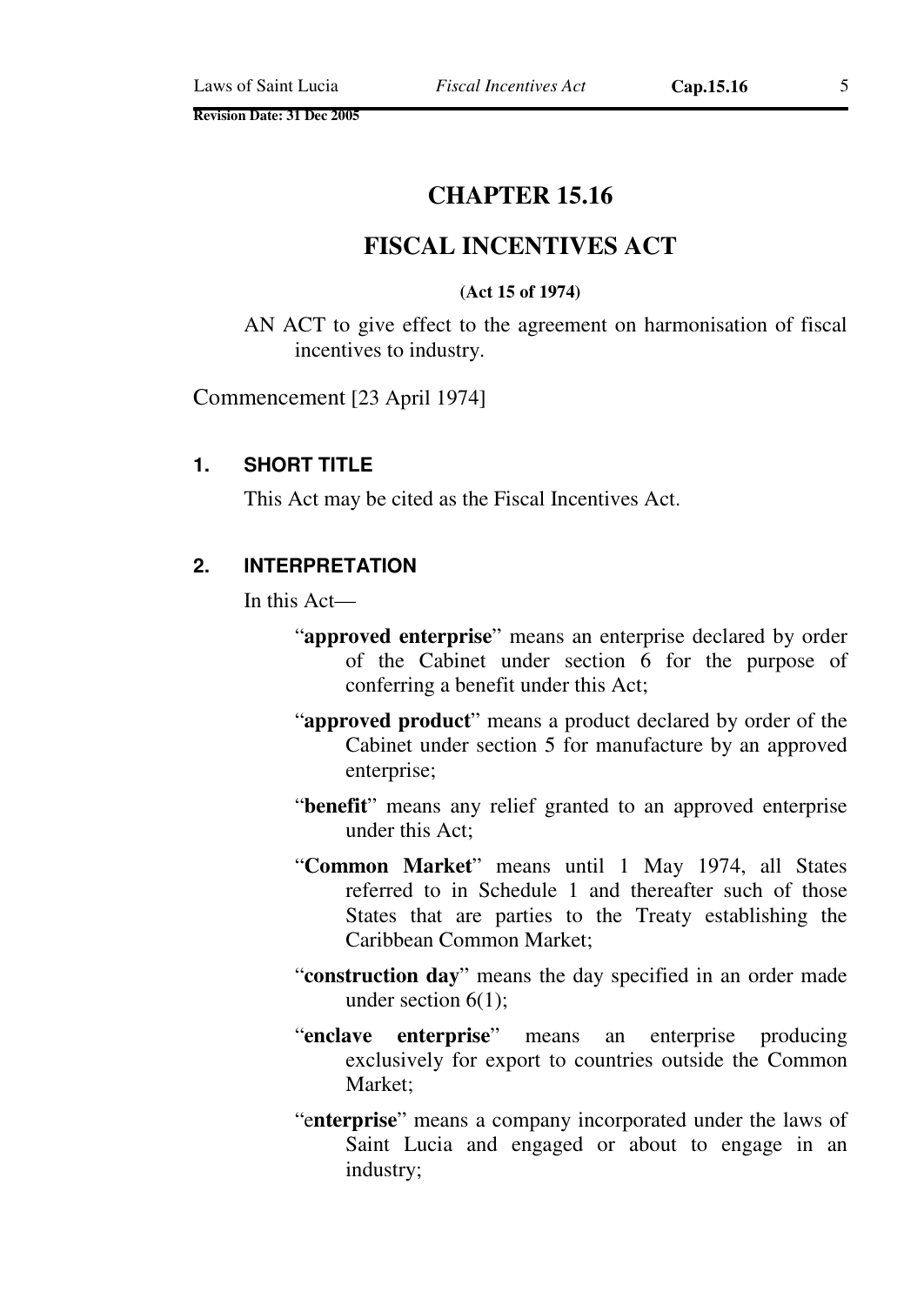- "**Group I Enterprise**" means an enterprise in respect of which the local value added is at least 50% of the amount realised from the sales of an approved product;
- "**Group II Enterprise**" means an enterprise in respect of which the local value added is at least 25% but less than 50% of the amount realised from the sales of an approved product;
- "**Group III Enterprise**" means an enterprise in respect of which the local value added is at least 10% but less than 25% of the amount realised from the sales of an approved product;
- "industry" means a manufacturing or processing industry and includes deep sea fishing and shrimping where they form part of an integrated processing operation, but does not include agriculture and tourism;
- "**local value added**" means the amount (expressed as a percentage of the total sales of an approved product) by which the amount realised from the sales of an approved product over a continuous period of 12 months, exceeds the aggregate amount of the following—
	- (a) the value of imported raw materials, content of components and parts thereof, fuels and services;
	- (b) wages, salaries or both paid during the 12 month period to persons who are not nationals of a Member State;
	- (c) profits distributed or remitted directly or indirectly to persons (including companies) who are not resident in a Member State;
	- (d) interest, management charges and other income payments or any of them accruing directly or indirectly to persons (including companies) who are not resident in a Member State, other than a branch or agency of a bank not resident in a Member State;
	- (e) depreciation in the imports of plant, machinery and equipment, or any of them;

"**Member State**" means a State listed in Schedule 1;

"**Minister**" means the member of the Cabinet to whom responsibility for industry is assigned;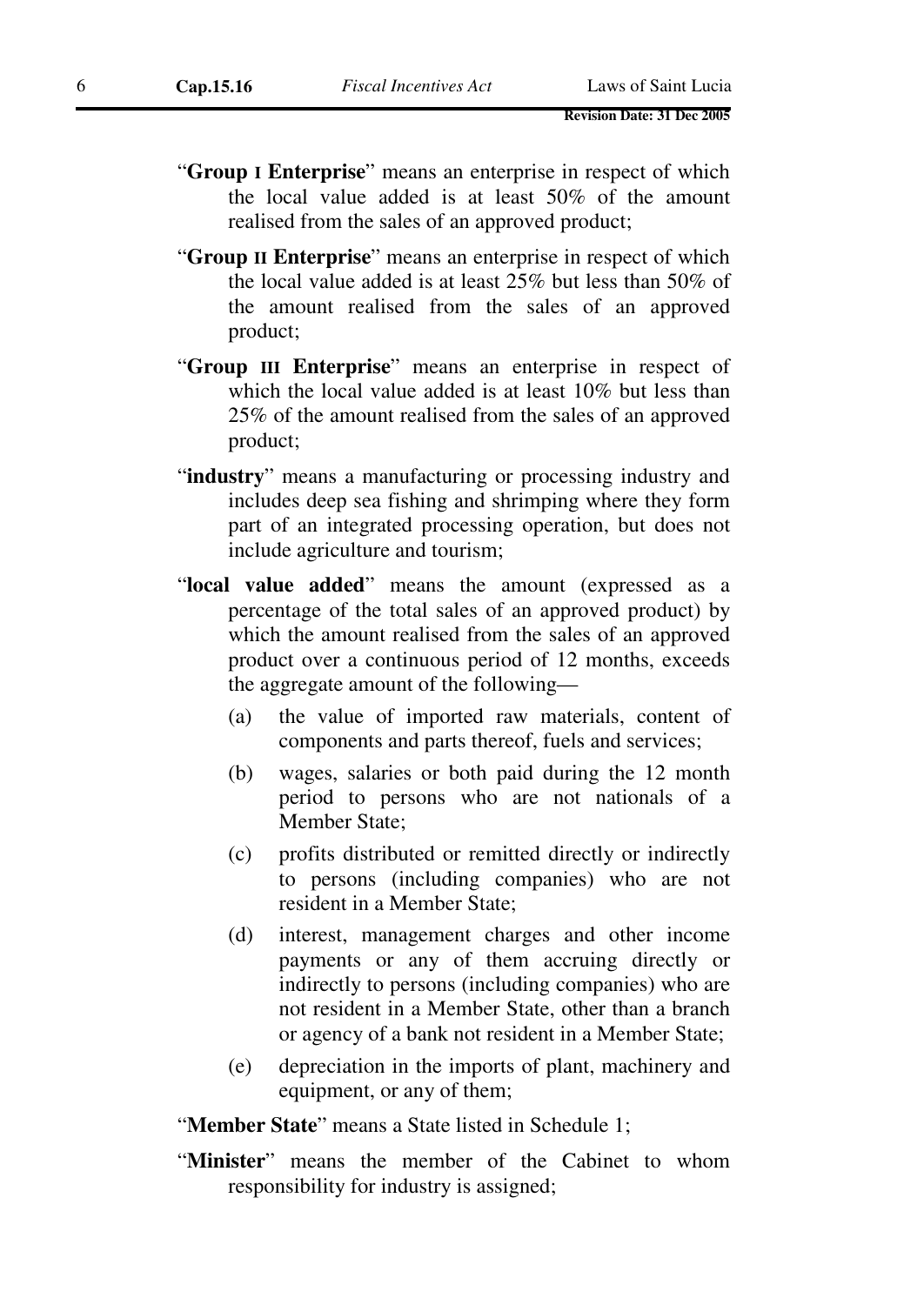- "n**ational**" means a person who is a citizen of a Member State and includes a person whose connection with such a state entitles him or her to be regarded as belonging to, or being a native or resident of the State for the purposes of the laws relating to immigration in force;
- "**production day**" means the day on which an approved enterprise commences production of an approved product;
- "**sale**" means the proceeds of sale ex-factory of on approved product exclusive of the cost of distribution.

#### **3. COMPUTATION OF LOCAL VALUE ADDED**

(1) The local value added shall be weighted by the wages or salaries paid to nationals of a Member State expressed as a percentage of the total sales of the approved product and calculated in accordance with the undermentioned formula—

#### $V(100 + W)$

100.

(2) For the purposes of subsection (1), 'V' represents the local value added expressed as a percentage of the total sales of the approved product, and 'W' represents the wages and salaries paid to nationals of a Member State and expressed as a percentage of the total sales of the approved product.

#### **4. VALUE OF IMPORTED RAW MATERIAL TO DETERMINE VALUE OF COMPONENT**

- (1) In determining the value of the content of a component produced by a Member State for the purposes of section 2(a), no account shall be taken of any element in the cost of that component, except the value of the imported raw material content.
- (2) For the purposes of section  $2(c)$  and  $2(d)$ , a company is considered not to be resident in a Member State if it is controlled directly or indirectly by a person (including a company) who is not resident in a Member State (hereinafter referred to as a "non-resident").
- (3) A non-resident is considered to have control of a company if he or she owns or is entitled to purchase the greater part of the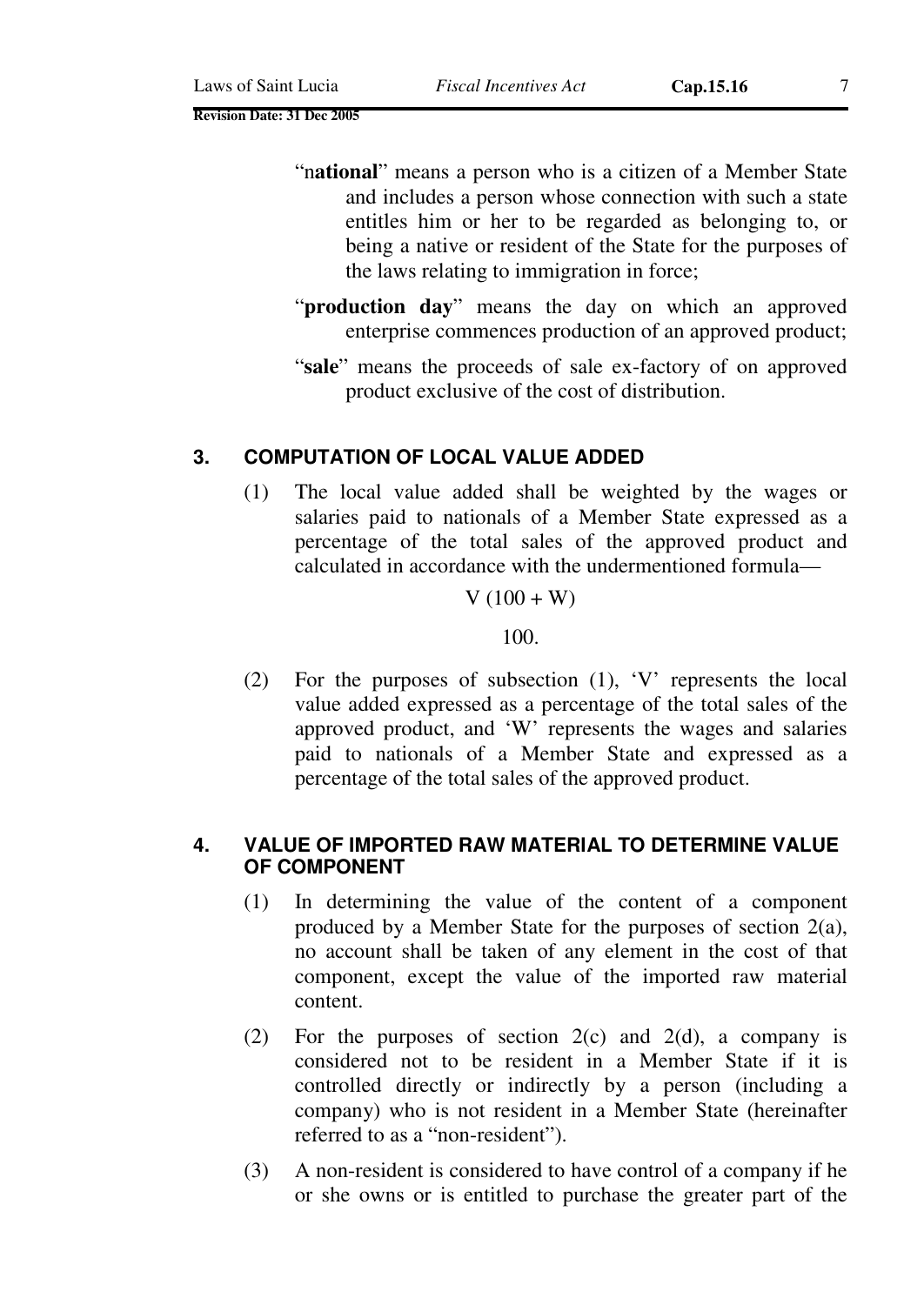ordinary and paid up share capital (not including shares which carry no voting rights) of the company.

## **5. APPROVED PRODUCT**

The Cabinet may by order published in the Gazette declare a product for manufacture by an approved enterprise to be an approved product.

# **6. ORDER DECLARING APPROVED ENTERPRISE**

- (1) Cabinet on an application made by or on behalf of an enterprise, for the purpose of establishing an industry in Saint Lucia to manufacture an approved product, or, in the case of an enterprise that, at the commencement of this Act is manufacturing a product declared to be an approved product by order under section 5, may if it is satisfied that it is in the public interest so to do by order published in the Gazette declare such enterprise to be an approved enterprise with effect from the date specified in the order.
- (2) In determining whether an order should be made under subsection (1), Cabinet shall take into account—
	- (a) the number of enterprises already manufacturing or about to manufacture an approved product;
	- (b) the output or anticipated output of the enterprise.
- (3) An order made under subsection (1)—
	- (a) shall specify the construction day, production day or both such days;
	- (b) may declare that in its application it shall be restricted to a part of a factory, or to a particular grade, quality, description, type or classification of product;
	- (c) may impose continuing obligations on the approved enterprise;
	- (d) may confer certain benefits on the approved enterprise;
	- (e) may provide for its revocation in any case of breach of or non-compliance with its requirements.
- (4) An application under subsection (1) shall be submitted in writing through the Minister and shall specify—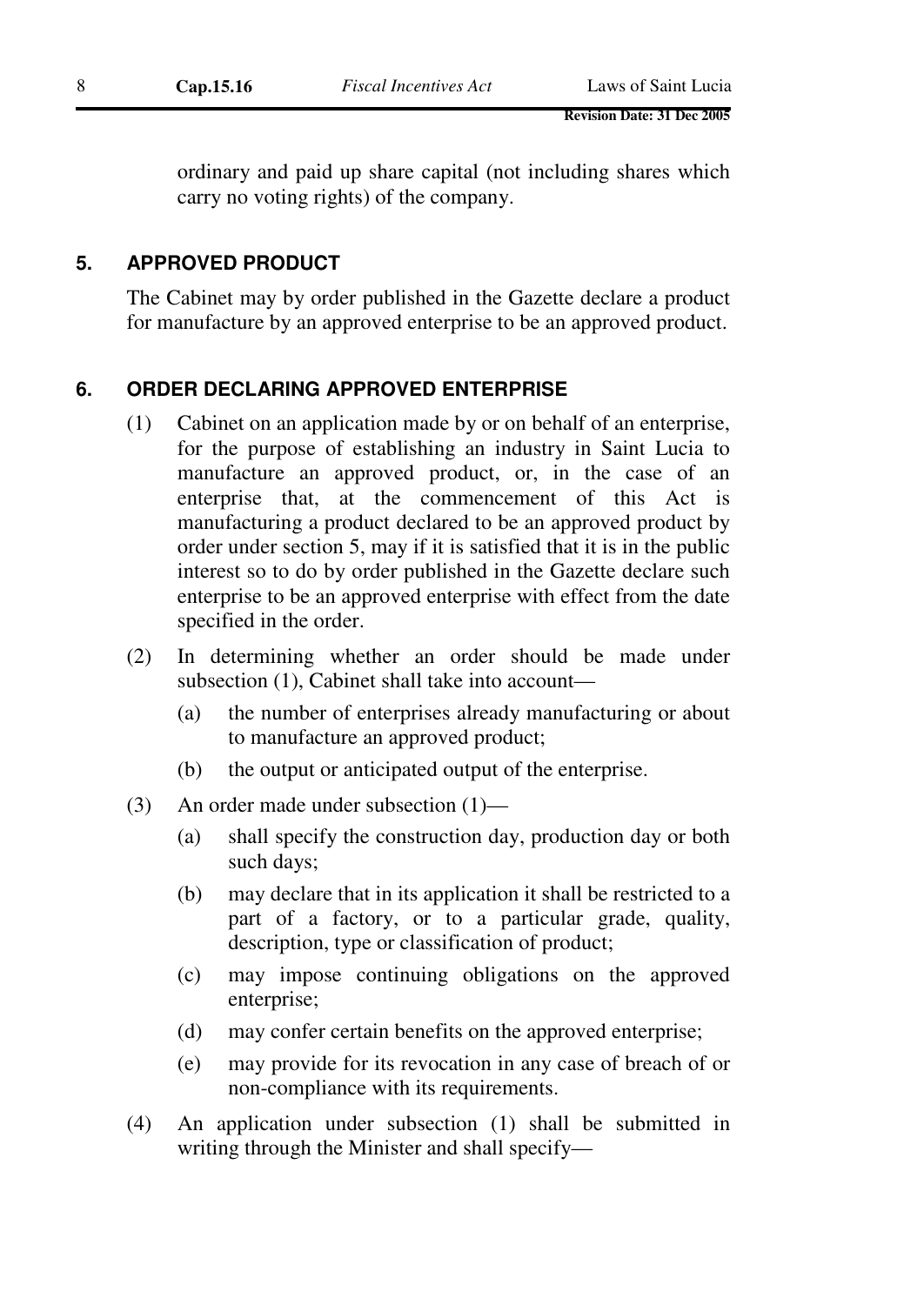- (a) the locality or proposed locality of the factory in which the enterprise is manufacturing or intends to manufacture the approved product;
- (b) the construction day which shall not be later than 12 months after the date of the granting of the application, except that where a factory is already in existence, the application shall contain all information that may enable Cabinet to specify a construction day;
- (c) the production day which shall not be later than 18 months from the construction day, except that where the production of an approved product has already commenced, the application shall contain all information that may enable Cabinet to specify a production day;
- (d) the approved product already being manufactured or intended to be manufactured;
- (e) all information supported by documentary evidence, relevant to the determination of the local value added.

# **7. LICENCE TO IMPORT**

- (1) The Minister if he or she is satisfied that any plant, equipment, machinery, spare parts, raw materials or components thereof are not available from Member States at comparable prices and qualities and in adequate quantities for export, may issue a licence to an approved enterprise to import such article or any of them from an area outside the Common Market.
- (2) On receipt of a licence issued under subsection (1), an approved enterprise may import plant, equipment, machinery, spare parts, raw materials or components thereof free from customs duty from an area outside the Common Market for the period of relief specified in section 12 or in section 19(3) or 19(4), if the Comptroller of Customs and Excise is satisfied that the plant, equipment, machinery, spare parts, raw materials or components thereof are or were required—
	- (a) for constructing, altering, reconstructing or extending the approved enterprise; or
	- (b) for equipping such an enterprise for the purpose of manufacturing an approved product.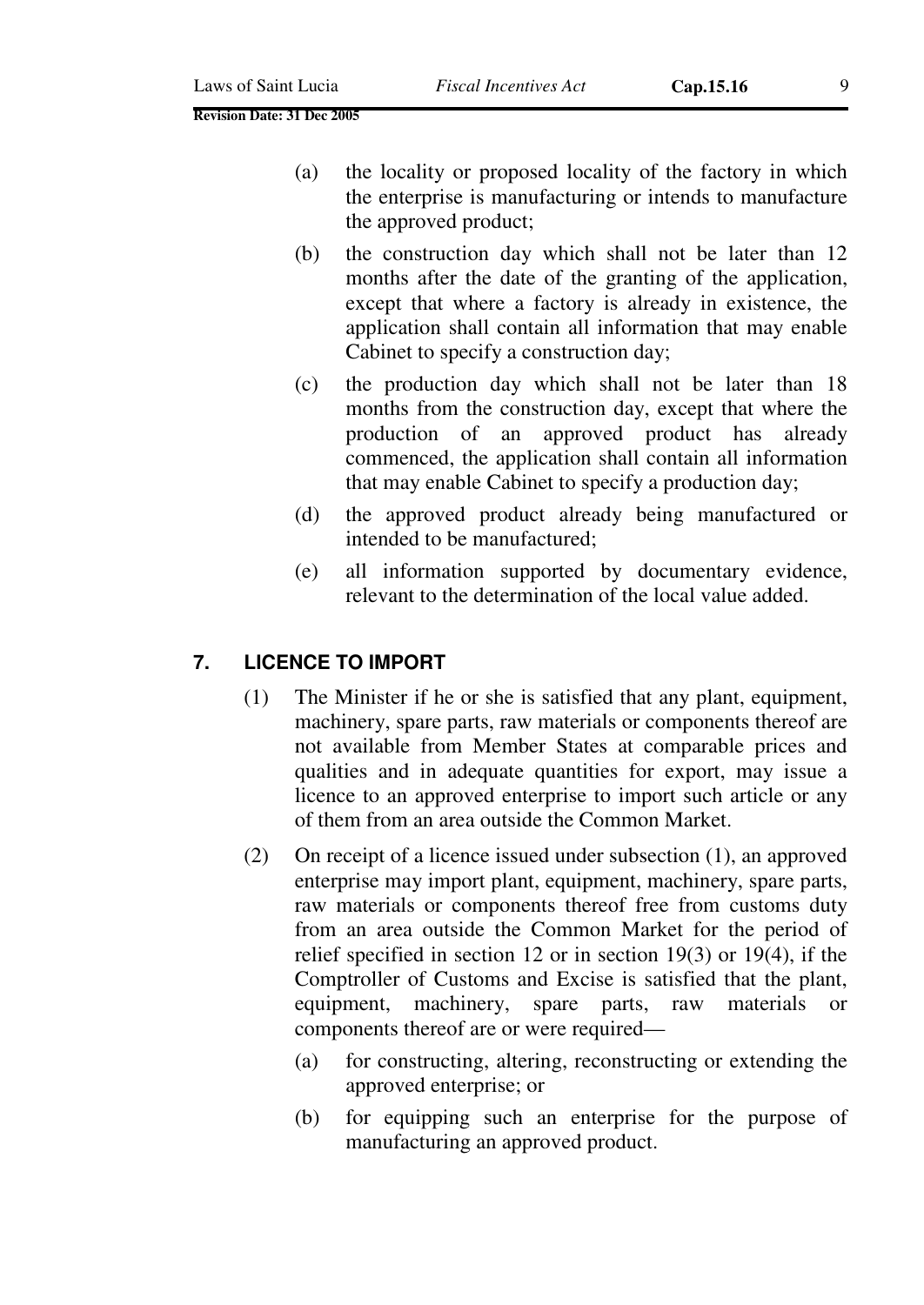- (3) Where, subsequent to the issue of a licence under subsection (1), there is a change in the circumstances contemplated by that subsection, the Minister shall—
	- (a) revoke the licence; or
	- (b) alter the licence so as to exclude any of the articles in respect of which the change exists.
- (4) The provisions of this section shall not apply to an enclave enterprise.

#### **8. RECORD AND INSPECTION OF ARTICLES**

- (1) An approved enterprise which—
	- (a) imports into Saint Lucia from an area outside the Common Market; or
	- (b) purchases within the Common Market, any article in respect of which it has been granted exemption from customs duty by virtue of section 7(2)

shall—

- (i) keep a record of the articles so imported or purchased in such form and containing such particulars as may be required by the Comptroller of Customs and Excise,
- (ii) cause the article to be marked with such mark and in such manner as may be required by the Comptroller of Customs and Excise, and
- (iii) permit the Comptroller of Customs and Excise or any person authorised by him or her, at all reasonable times, to inspect such record and to have access to any factory or warehouse under its control for the purpose of examining any such article which the Comptroller of Customs and Excise has reason to believe to be therein and of satisfying himself or herself of the accuracy of the particulars contained in the record.
- (2) An approved enterprise which contravenes any of the provisions of this section commits an offence and is liable on summary conviction to a fine of \$3,000.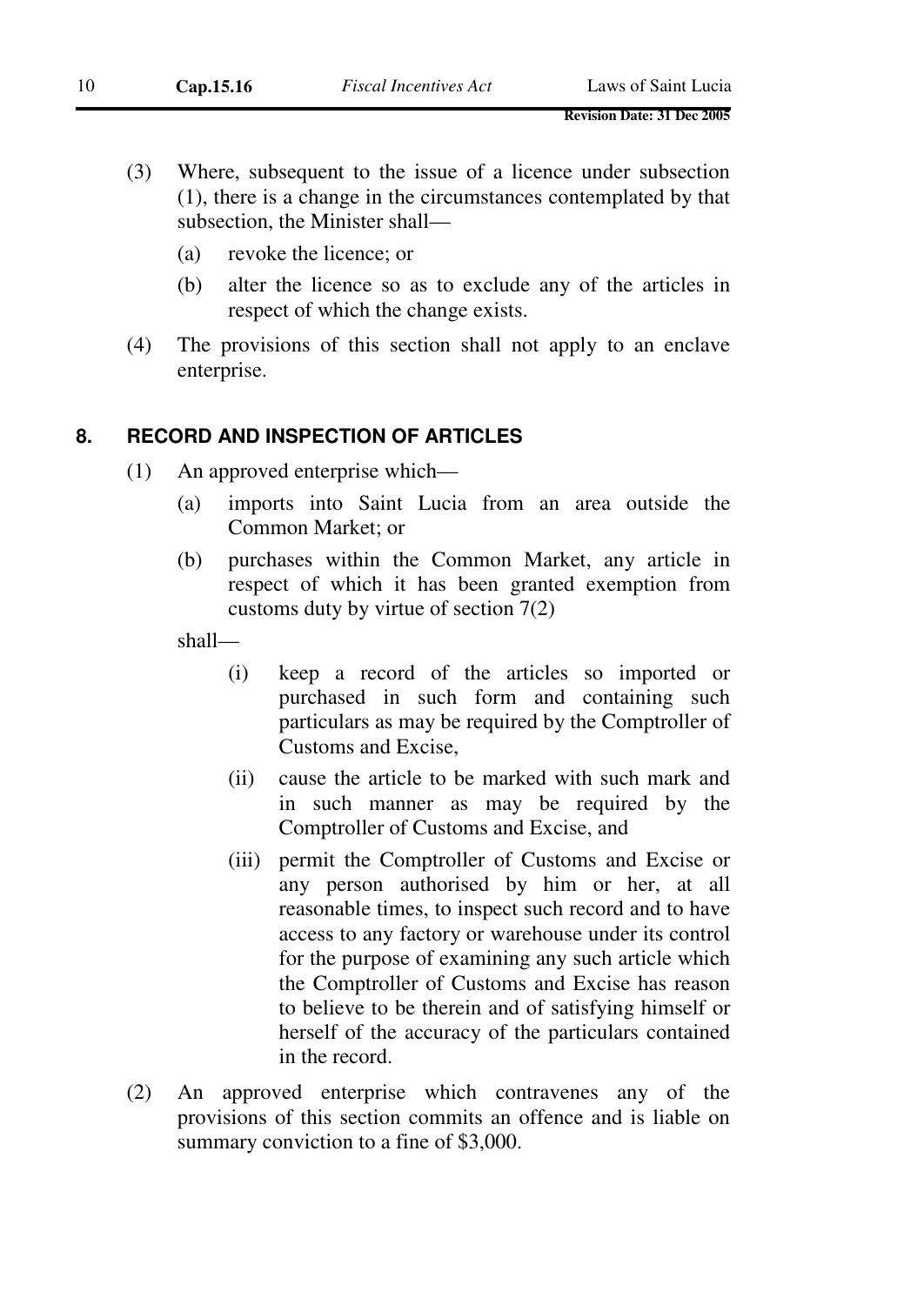#### **9. RESTRICTION ON SALE OR OTHER DISPOSAL OF ARTICLES**

- (1) An article purchased by an approved enterprise free of customs duty under the provisions of section 7(2) shall not be sold, given or otherwise disposed of by such enterprise except—
	- (a) to the transferee, in case of a transfer of the ownership of a factory belonging to the enterprise; or
	- (b) where the approved enterprise pays or gives security to the satisfaction of the Comptroller of Customs and Excise for the payment of an amount equivalent to the amount of customs duty which, but for the provisions of section  $7(2)$ would have been payable on importation of such article into Saint Lucia, where the article was so imported by the enterprise;
	- (c) after the expiration of 5 years from the date of the purchase of the article.
- (2) An approved enterprise which contravenes any of the provisions of this section commits an offence and is liable on summary conviction to a penalty of 3 times the value of the article, the disposal of which contravenes such provisions.

#### **10. BENEFITS MAY BE GRANTED TO CERTAIN ENTERPRISES**

- (1) An approved enterprise may be granted a benefit under this Act if it is classified under one of the following categories—
	- (a) Group I Enterprise

Group II Enterprise

Group III Enterprise;

- (b) Enclave Enterprise.
- (2) Prior to the classification of an approved enterprise as a Group I, Group II or Group III Enterprise, the local value added as computed in accordance with section 3 shall be estimated.

## **11. BENEFITS FOR ENTERPRISE ENGAGED IN HIGHLY CAPTIAL INTENSIVE INDUSTRY**

(1) Where an approved enterprise is engaged in a highly capital intensive industry, Cabinet may by order published in the Gazette grant it any benefit for a period not exceeding that for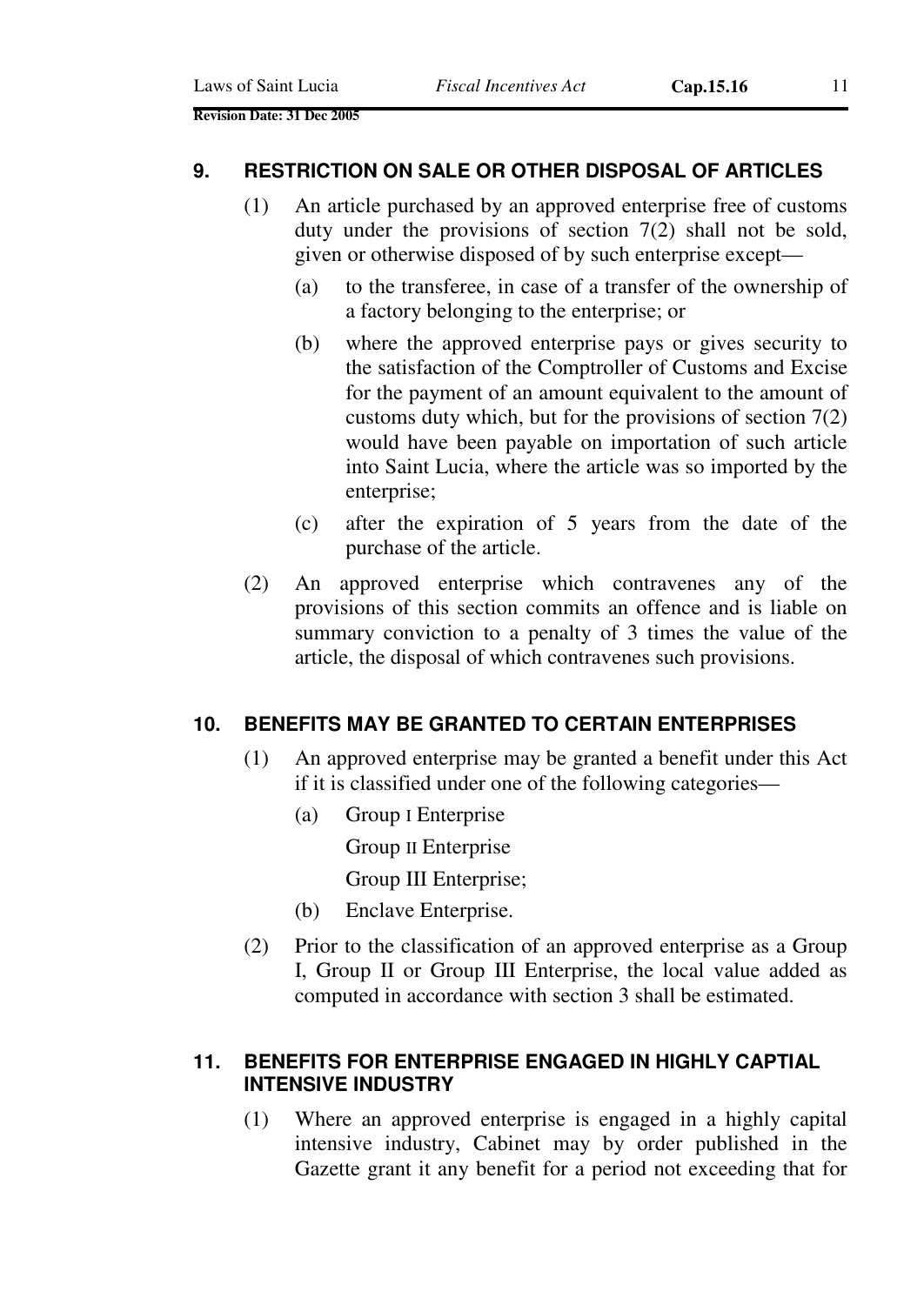which a benefit may be granted to an enclave enterprise in accordance with Schedule 3.

(2) In this section "highly capital intensive industry" means an industry the capital investment in which is not less than EC\$25,000,000.

### **12. EXEMPTION FROM INCOME TAX**

- (1) Cabinet may in its absolute discretion, grant to an approved enterprise complete or partial exemption from income tax from the production day for a period not exceeding the period specified in Schedule 3 (hereinafter referred to as "the tax holiday period").
- (2) Where the expiration of the tax holiday period does not coincide with the end of the accounting period of an approved enterprise, the income for the accounting period during which the last day of the tax holiday period falls shall be apportioned between the parts of the accounting periods which respectively precede and follow the end of tax holiday period; the income thus apportioned to the part of the accounting period which precedes the end of the tax holiday period shall be exempt from income tax.

### **13. COMPUTATION**

In computing the profits of an approved enterprise for the purpose of exemption from income tax under section 12(1), allowance shall be made for any depreciation in value resulting from any wear and tear which would, but for the exemption, be claimable in that year.

#### **14. DEDUCTION FOR CAPITAL EXPENDITURE**

(1) The provisions of the Income Tax Act shall apply to an approved enterprise, from the first year of income following the year of income during which the tax holiday period ends, except that a deduction as an initial allowance for capital expenditure shall only be in respect of expenditure incurred after the expiration of the period of exemption from income tax.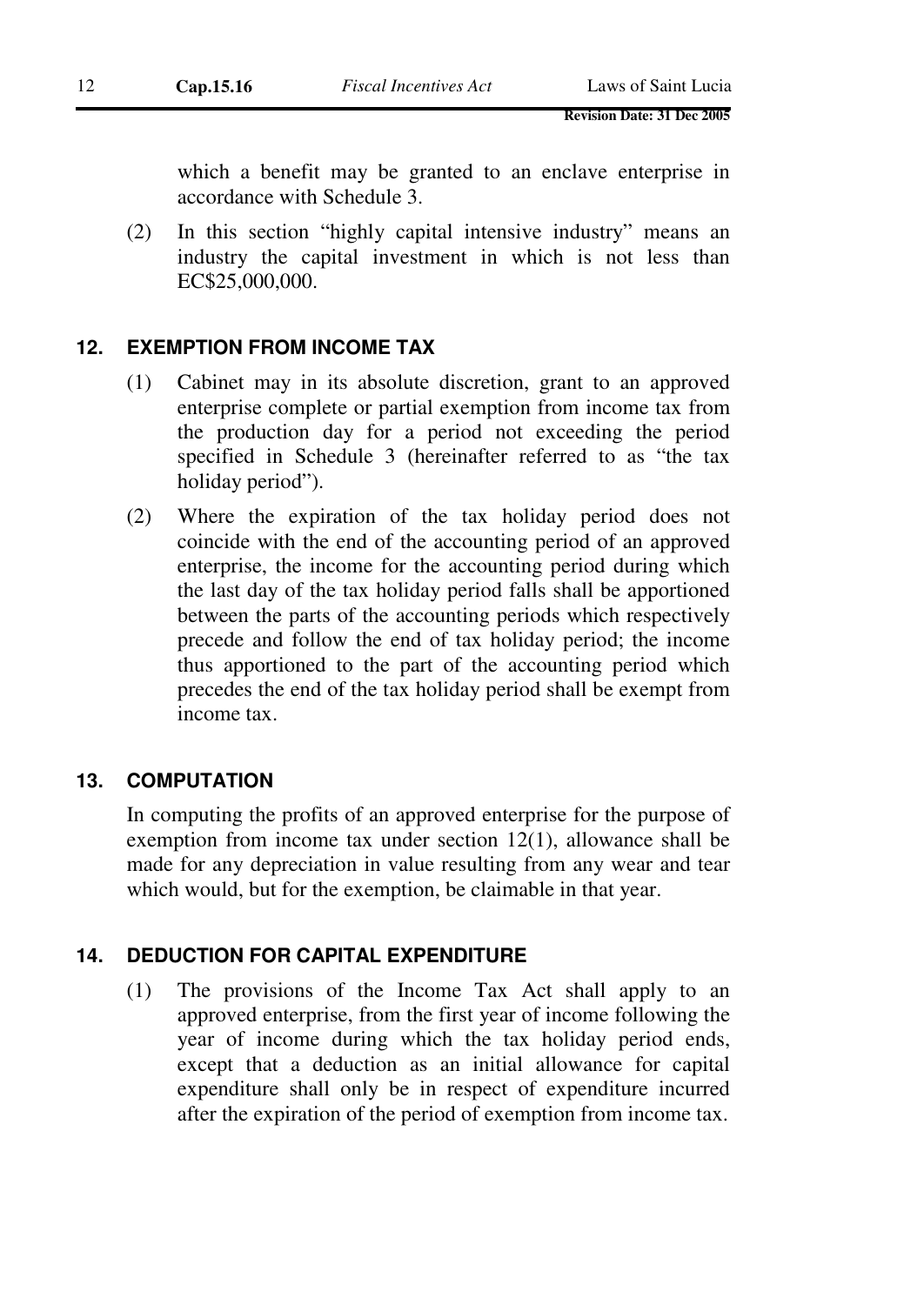(2) Any loss incurred by an approved enterprise during the tax holiday period may be set-off in accordance with the provisions of section 15(1).

#### **15. LOSSES MAY BE CARRIED FORWARDED FOR THE PURPOSE OF SET-OFF**

- (1) Despite the provisions of section 7 of the Income Tax Act on the expiration of the tax holiday period, the net losses incurred during that period, may be carried forward for the purpose of set-off in computing the profits of an approved enterprise for the 5 years period following the tax holiday period.
- (2) Where the order declaring an enterprise an approved enterprise is revoked by virtue of section 16(3), such an enterprise shall, for the purposes of carrying forward net losses incurred prior to the revocation of the order, be deemed to be an approved enterprise.
- (3) For the purposes of this section "net losses" means the excess of all losses over all profits made during the tax holiday period.

### **16. EXPORT ALLOWANCE MAY BE GRANTED**

- (1) Where a company has made export sales to a territory other than a territory listed in Schedule 2 in computing the tax chargeable for any year of income of such company there shall be set-off for the purposes of collection against the tax chargeable on the chargeable income of such company an export allowance calculated in the manner specified in Part 2 of Schedule 2 if the company in a claim made for the purpose satisfies the Comptroller of Inland Revenue that the provisions of this section and of Schedule 2 are applicable to it.
- (2) All exports of products of an industry and any other product specified by order of the Cabinet published in the Gazette, shall be eligible for export allowance, however, where the exports are to Guyana, Jamaica, or Trinidad and Tobago such allowance shall be granted for a period not exceeding 5 years next following the expiration of any relief granted under section 7 or 12 or both.
- (3) During the period of 5 years after the commencement of this Act, a company may claim relief under this section in respect of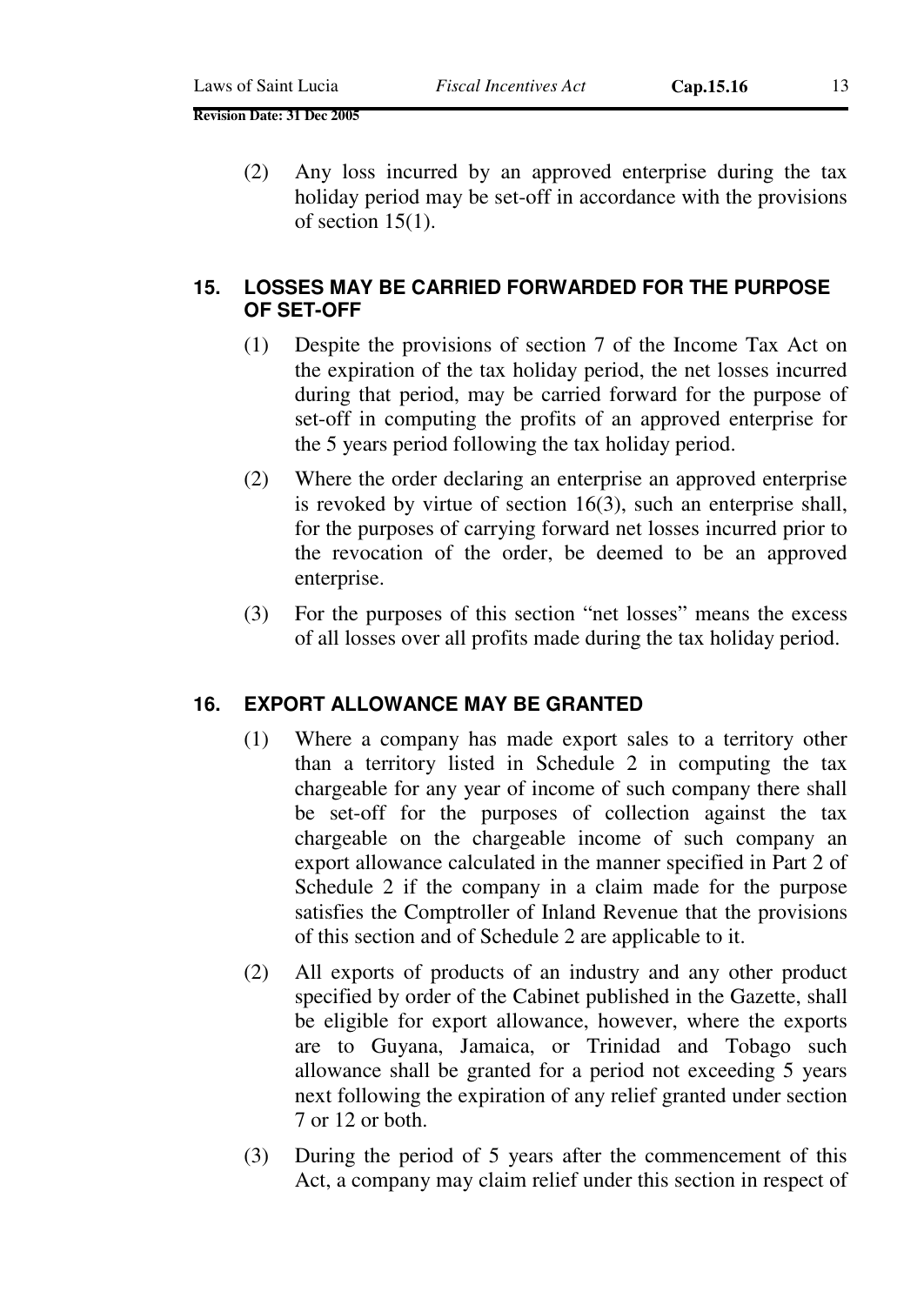exports to Guyana, Jamaica or Trinidad and Tobago if it does not enjoy relief under section 7 or 12 or both.

(4) An export allowance under subsection (2) shall be made to the company manufacturing or producing the product of an industry and in no case shall an allowance be made more than once in respect of any one product.

# **17. POWER OF CABINET IN THE EVENT OF DELAY IN COMMENCEMENT OF CONSTRUCTION OR MANUFACTURE**

- (1) Where an approved enterprise fails or neglects—
	- (a) to commence construction of a factory on the construction day; or
	- (b) to commence manufacture at the factory of an approved product in marketable quantities, on or before the production day,

Cabinet may issue a notice in writing requiring it within 30 days of the date of such notice either—

- (i) to commence construction of the factory or the manufacture of the approved product in marketable quantities as the case may be, or
- (ii) to prove to the satisfaction of Cabinet that the failure or neglect is attributable to a cause beyond its control and that there is reasonable prospect of its commencing construction of the factory or manufacturing the approved product in marketable quantities as the case may be, within such time as Cabinet considers reasonable.
- (2) Where an approved enterprise satisfies the requirements of subparagraph (ii) Cabinet shall, by order published in the Gazette, substitute for the construction day or production day as the case may be, some other specified day and thereupon the provisions of this Act shall take effect as if the day specified in such order was the construction day or the production day as the case may be, specified in the order made under section 6.
- (3) Cabinet may, having regard to all the circumstances of the case, if it thinks it expedient so to do, by order published in the Gazette revoke an order made under section 6, where an approved enterprise—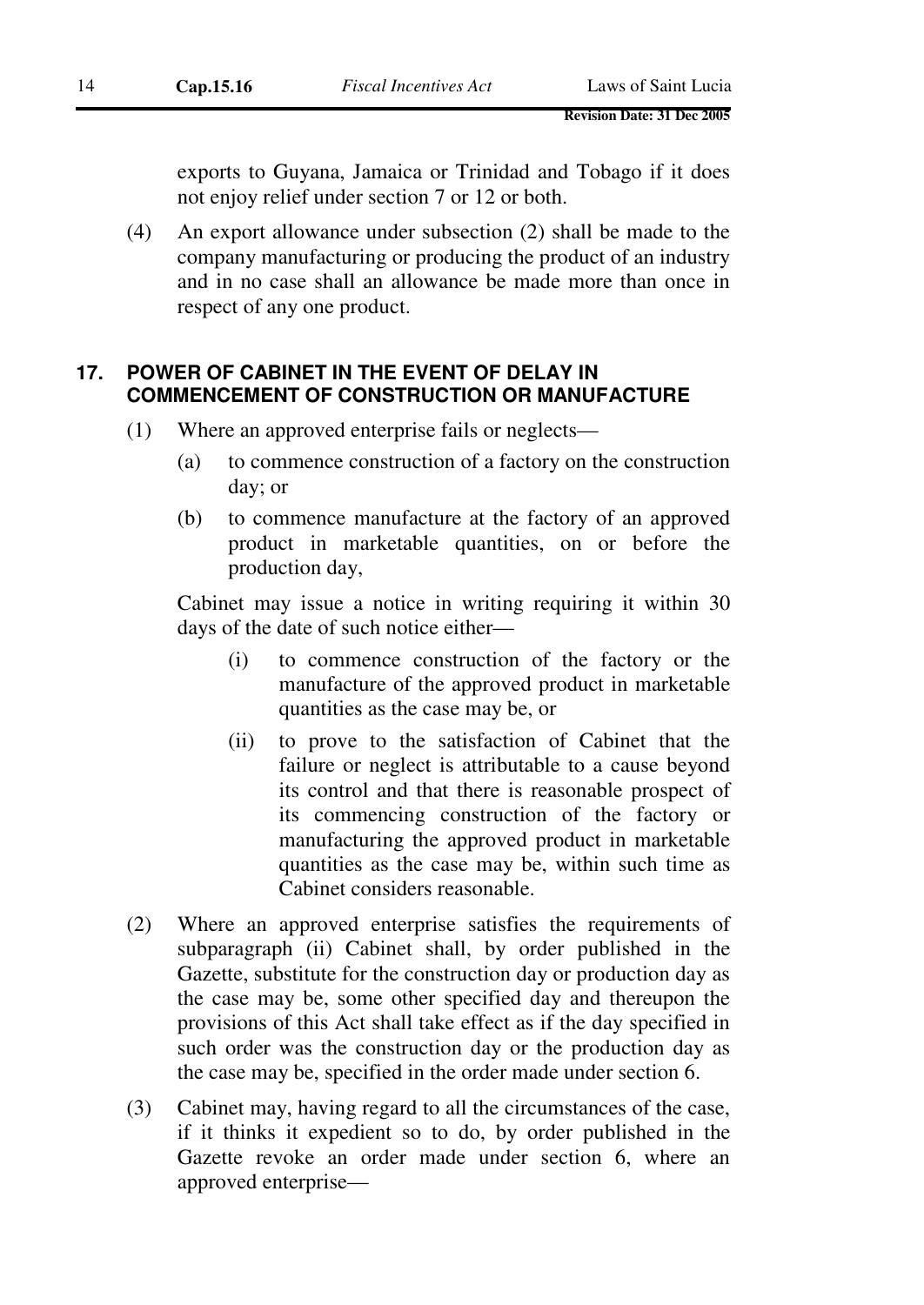- (a) contravenes any of the provisions of this Act or the regulations made thereunder; or
- (b) fails to comply with the requirements of a notice issued under section  $17(1)(b)$ .
- (4) Subject to the provisions of section 15(2), upon revocation of an order made under section 6, the provisions of sections 7 and 12 are considered never to have applied to the enterprise and such enterprise shall, despite anything contained in the Customs (Control and Management) Act or the Income Tax Act pay to the Comptroller of Customs and Excise and the Comptroller of Inland Revenue any sums which but for the provisions of section 7(2), and of section 12 would have been payable as customs duty or income tax.
- (5) Despite the provisions of subsection (4) Cabinet, if it thinks that the payment of any such sums would cause undue hardship, or if for any other reason it deems it expedient so to do, may remit the whole or part of any such sum to the enterprise.
- (6) All sums payable under this section may be recovered summarily as a civil debt.

#### **18. RESTRICTION ON USE OF FACTORY**

- (1) Subject to the provisions of subsection (3) no factory, belonging to an enterprise, which is being used or is intended to be used for the manufacture of an approved product shall, within 10 years of the date of the publication of the order declaring it an approved enterprise, without the prior approval of the Cabinet, be used for purposes other than the manufacture of an approved product.
- (2) An enterprise which contravenes the provisions of subsection (1) commits an offence and is liable on summary conviction to a fine not exceeding \$500 and in the case of a continuing offence to a further fine not exceeding \$250 in respect of each day during which the offence continues after conviction thereof.
- (3) The provisions of this section shall not apply to an enterprise which ceases to be an approved enterprise and in respect of which all sums payable to the Comptroller of Customs and Excise and the Comptroller of Inland Revenue under the provisions of section 7(2) and of section 12 have been paid.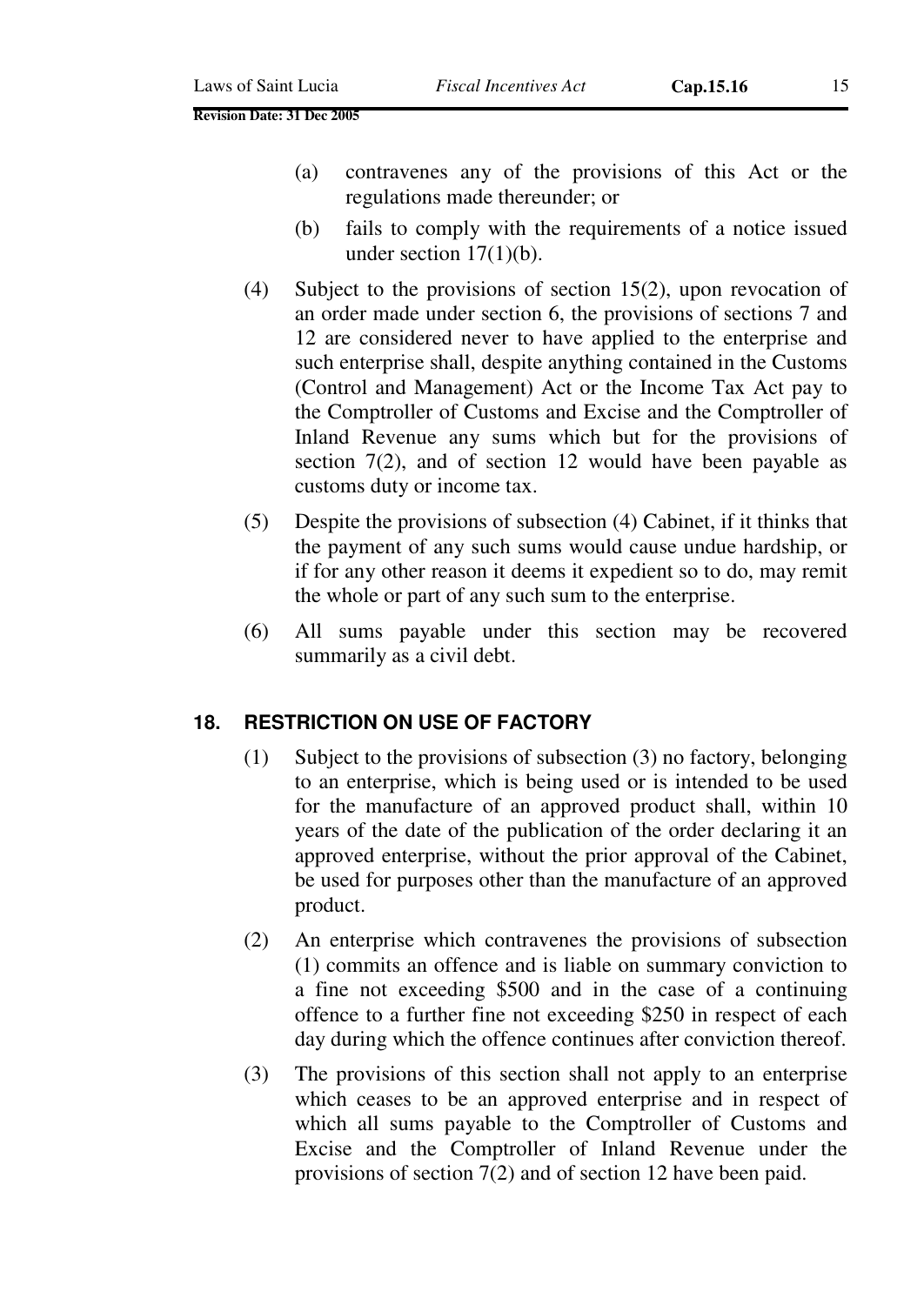#### **19. PERFORMANCE OF ENTERPRISE TO BE APPRAISED**

- (1) The Minister shall—
	- (a) at the expiration of 3 years from the production day; and
	- (b) thereafter at intervals of 2 years until the cessation of all benefits under this Act,

appraise the performance of an approved enterprise for the purpose of determining whether any change in its classification is necessary.

- (2) Where, on an appraisal under subsection (1), an approved enterprise—
	- (a) fails to maintain its classification or cannot be reclassified to any of the other Groups listed in Schedule 3, that enterprise shall, with effect from the date of the notice of the decision of the Minister under subsection (5) be no longer treated as an approved enterprise for the purposes of section 7(2) and of section 12;
	- (b) maintains its classification or is re-classified to any of the other Groups listed in Schedule 3, that enterprise shall continue as an approved enterprise and the provisions of subsection (1)(b) shall continue to apply.
- (3) Where as the result of the re-classification of an approved enterprise to a lower Group, the tax holiday period exceeds the maximum period allowable in that lower Group, Cabinet shall, by order published in the Gazette reduce the period to coincide with the maximum period allowable in the lower Group to which the approved enterprise has been re-classified.
- (4) Where an approved enterprise is re-classified to a higher Group, Cabinet may, by order published in the Gazette, increase the tax holiday period to coincide with the maximum period allowable in the Group in which the approved enterprise has been reclassified.
- (5) The Minister shall within a reasonable time after an appraisal under subsection (1), serve notice of his or her decision on the approved enterprise.
- (6) The provisions of this section shall not apply to highly capital intensive industry.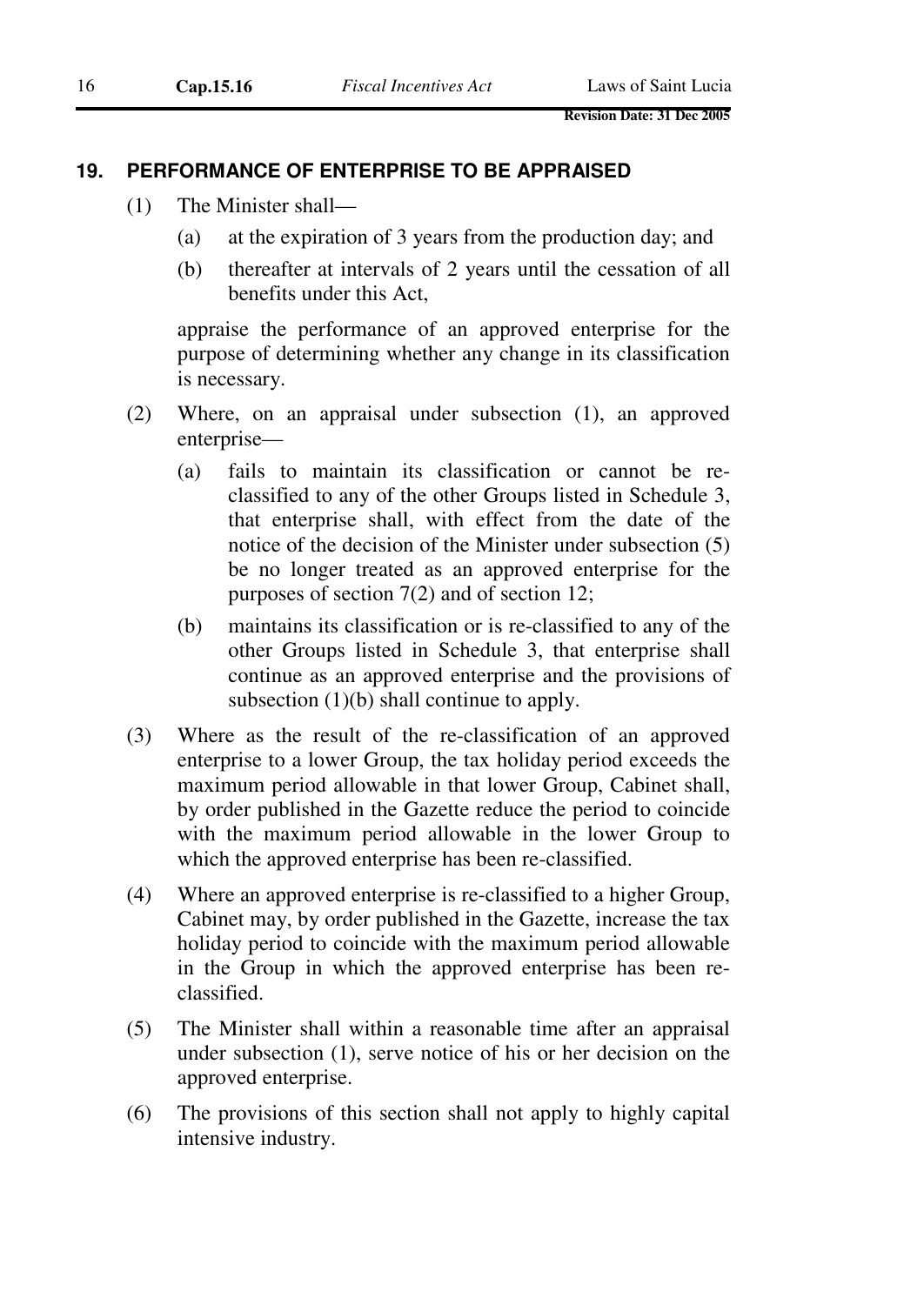#### **20. DIVIDENDS**

- (1) Dividends or other distributions from profits or gains accruing to an approved enterprise as a result of the manufacture of an approved product during the tax holiday period (hereinafter referred to as "the dividends"), shall not be subject to any limitation as to the time within which the dividends are payable.
- (2) Subject to subsection (3) the dividends when paid to shareholders or their nominees (including a company) shall be exempt from the payment of income tax.
- (3) Where a shareholder is not resident in a Member State, the exemption referred to in subsection (2) shall apply to so much of the tax as exceeds the tax liability of the shareholder in his or her country of residence.

# **21. INTEREST NOT TO BE EXEMPTED FROM INCOME TAX**

Interest, in whatever form, on loan capital and any other monies borrowed by an approved enterprise, whether in the form of overdraft, debenture or otherwise when paid to the recipient, shall not be exempt from the payment of income tax.

### **22. TRANSFER OF STATUS OF APPROVED ENTERPRISE**

- (1) Cabinet may by notice published in the Gazette, transfer the status of an approved enterprise to another enterprise where—
	- (a) an approved enterprise merges with or is taken over by another enterprise, or forms part of a company's reconstruction; or
	- (b) in its opinion it is equitable or in the public interest so to do.
- (2) Prior to the issue of a notice under subsection (1), Cabinet may require the enterprise to which the status or an approved enterprise is to be transferred, to comply with such conditions and to give such undertakings and assurances and in such form as it may consider desirable having regard to the public interest.
- (3) On the issue of a notice under subsection (1) all the rights, privileges, benefits, immunities, duties and obligations conferred or imposed by or under this Act on the former enterprise may be transferred to the latter enterprise.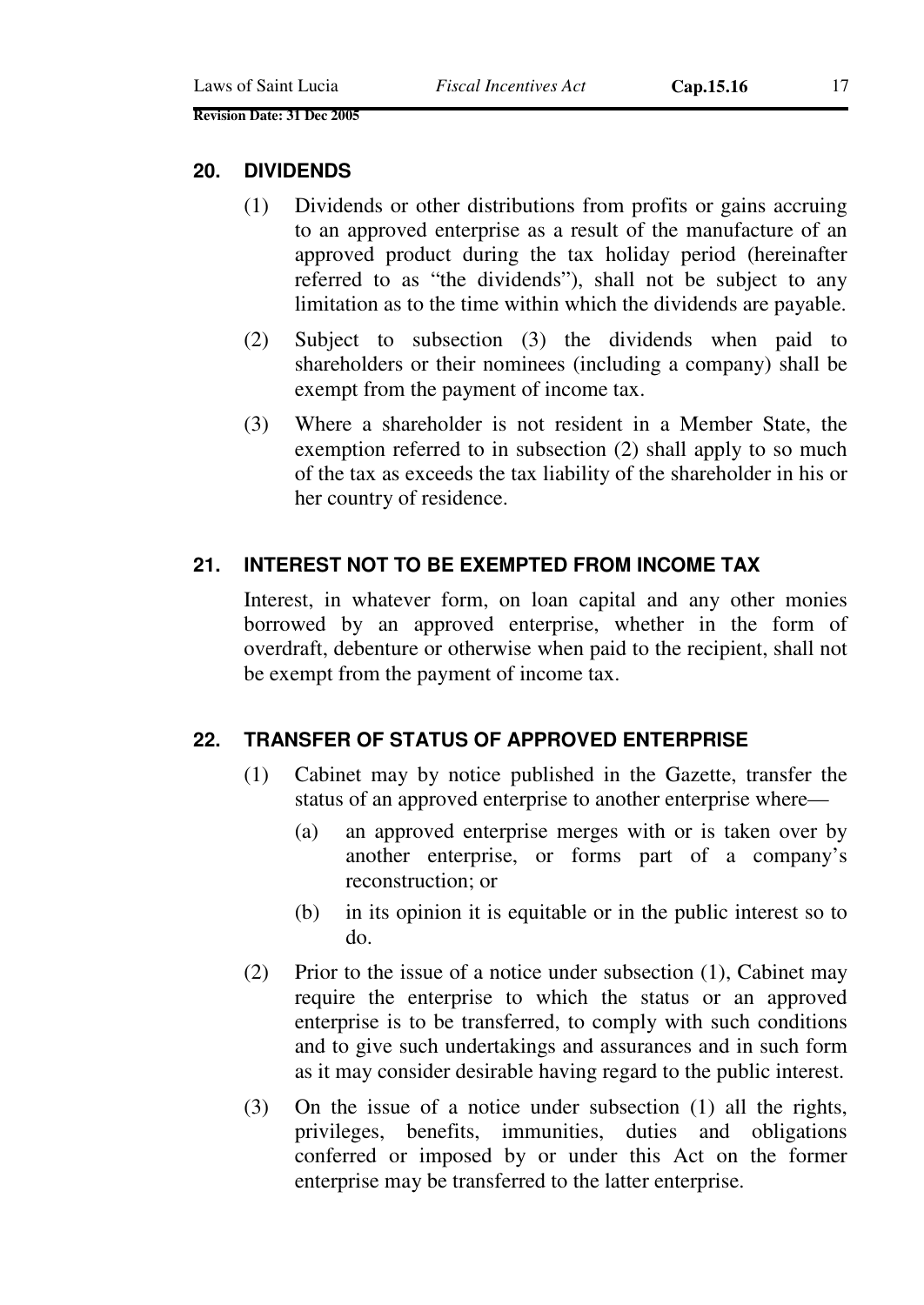### **23. EFFECT OF CHANGE OF CORPORATE NAME**

- (1) Where an approved enterprise changes its corporate name, that enterprise shall within 14 days of the date of such change, inform the Minister in writing of its new corporate name.
- (2) On receipt of such information the Minister may, by notice published in the Gazette, direct that any order, licences or documents issued to or in respect of that enterprise under or under the provisions of this Act and enumerated in the notice, be altered to indicate the new corporate name.

### **24. DEVELOPMENT STATUS NOT TO BE CONFERRED**

After the commencement of this Act, Cabinet shall not confer on any industry, product, factory or manufacturer the benefit of development status under the Development Incentives Act 1963.

#### **25. REGULATIONS**

- (1) Cabinet may make such regulations as it thinks necessary or expedient for giving effect to the provisions of this Act.
- (2) Regulations made under subsection (1) shall, within 30 days of their making, be subject to negative resolution of the House.

#### **26. RETROSPECTIVE EFFECT**

- (1) Cabinet may give retrospective effect to a regulation if it is satisfied that it is equitable for such regulation to have retrospective effect in order to confer a benefit on, or to remove a disability from an approved enterprise.
- (2) A regulation to which subsection (1) applies shall be subject to affirmative resolution of the House.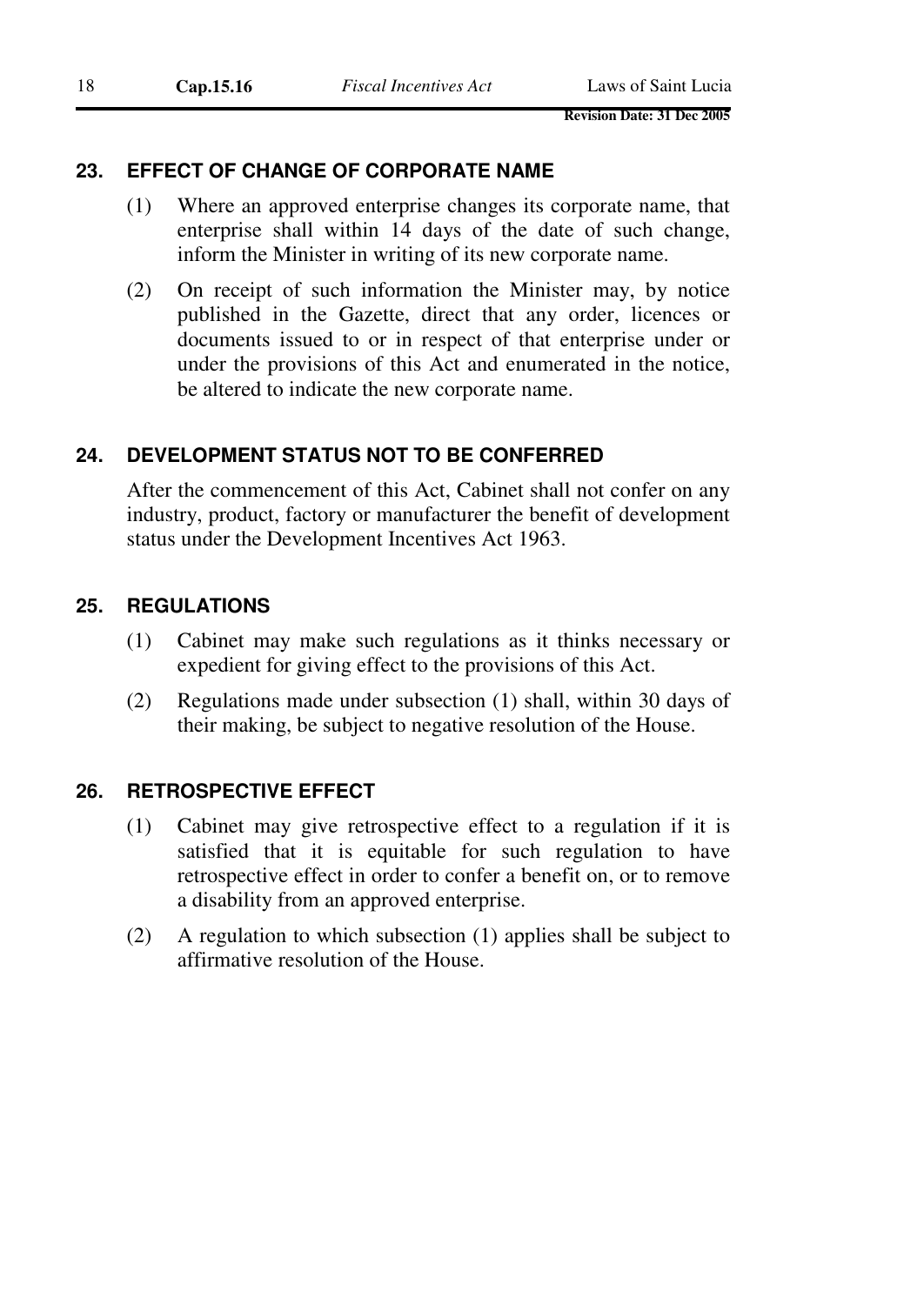# **SCHEDULE 1**

(Section 2)

# MEMBER STATES

| (a) | Antigua         | St. Kitts/Nevis/Anguilla |
|-----|-----------------|--------------------------|
|     | <b>Barbados</b> | Jamaica                  |
|     | Grenada         | Montserrat               |
|     | <b>Belize</b>   | Saint Lucia              |
|     | Dominica        | St. Vincent              |
|     | Guyana          | Trinidad and Tobago      |

(b) any other state of the Caribbean region that becomes a member of the Common Market.

# **SCHEDULE 2**

# **PART 1**

(Section 16)

# <sup>∗</sup>EXPORTS TO THE FOLLOWING TERRITORIES ARE NOT ELIGIBLE FOR EXPORT ALLOWANCE

Grenada

Antigua St. Kitts/Nevis/Anguilla

Barbados Montserrat

Belize Saint Lucia

Dominica St. Vincent

 $\overline{a}$ 

<sup>∗</sup> Delete whichever is necessary.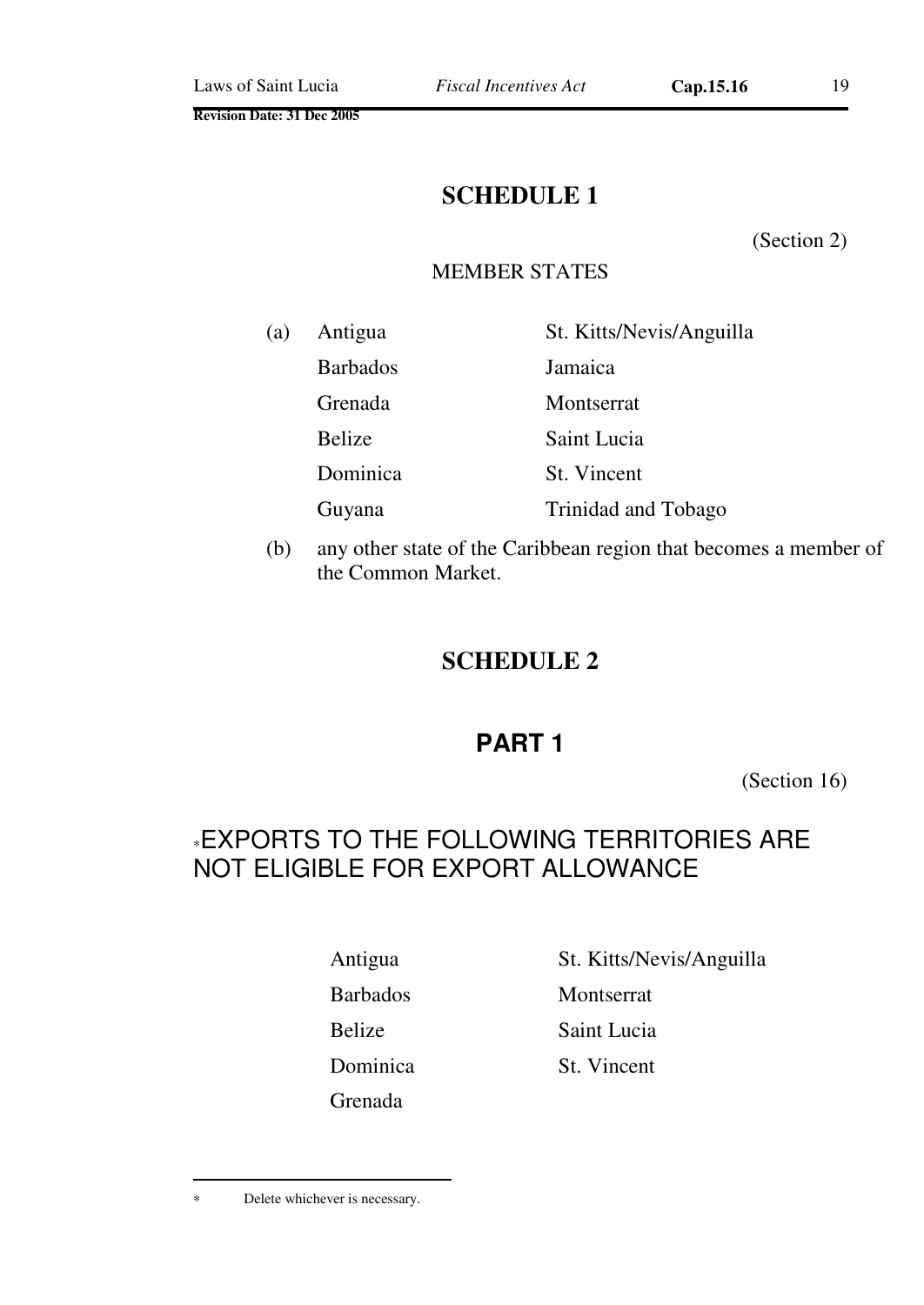# **PART 2 METHOD OF CALCULATING EXPORT ALLOWANCE**

1. An export allowance set-off for the purposes of section 16 shall be calculated as follows—

| Export profits as a<br>percentage of total<br>profits | Rebate of income tax as<br>a percentage of income<br>tax on export profits |
|-------------------------------------------------------|----------------------------------------------------------------------------|
|                                                       | 25%                                                                        |
|                                                       | 35%                                                                        |
|                                                       | 45%                                                                        |
|                                                       | 50\%                                                                       |

- 2. For the purposes of calculation—
	- (a) "export profits as a percentage of total profits" shall be deemed to be "export sales as a percentage of total sales";
	- (b) profit attributable to export shall be taken to be the amount resulting from the formula P x E where—

S

- (i) "P" represents the chargeable profit of a company for its year of income,
- (ii) "E" represents the proceeds of sales (ex-factory) of the output of a company exported during its year of income,
- (iii) "S" represents the proceeds of sales (ex-factory) of the total output of the company during its year of income.
- 3. In computing the proceeds of all sales for the year of income, there shall be deducted any excise duty paid on goods sold during that year.